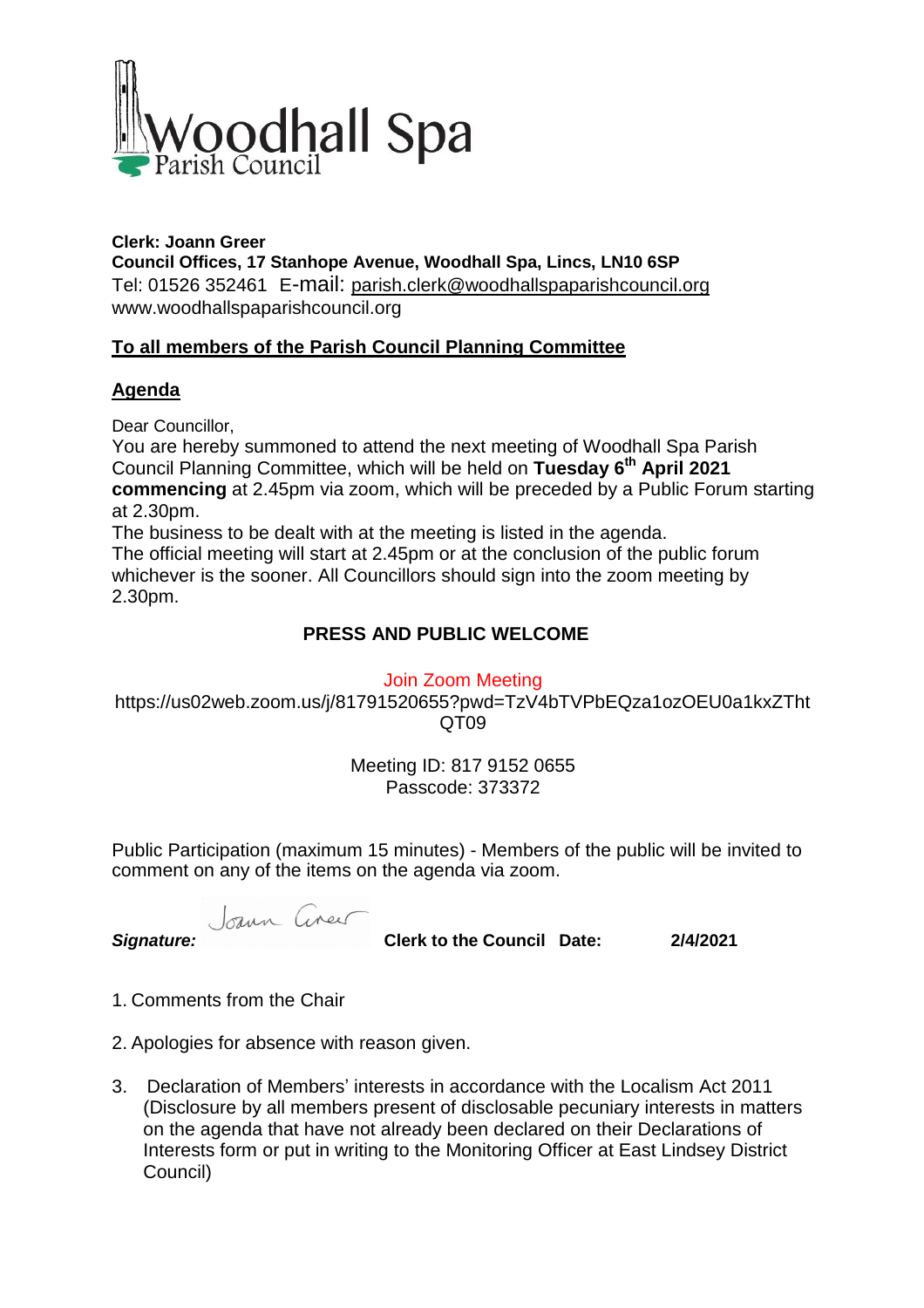- 4. To consider requests from members for a dispensation on any items on the agenda (In accordance with the Localism Act 2011 the Parish Council has the authority to grant any members present a dispensation on their disclosable pecuniary interest so that they may take place in the debate and vote)
- 5. To approve the notes from the Planning Committee Meeting held on 2<sup>nd</sup> March 2021 as being a true record of the meetings
- 6. To consider and respond to planning application: **S/215/00299/21 – Oakdene, 21 Woodland Drive.** Extension and alterations to existing dwelling to provide a dining room/living room and to include raising the roof height to provide a bedroom, dressing room and ensuite. Existing conservatory on site to be demolished which is an amendment to the previously approved planning permission ref no. S/215/941/20.
- 7. To consider and respond to planning application: **S/215/00336/21 – Oakwood, 73 Tor O Moor Road.** Extension and alterations to existing bungalow to provide a ground floor bedroom with ensuite, utility and living area with 2no. first floor bedrooms and shower room and to include raising the roof height and provisions of a dormer window.
- 8. To consider and respond to planning application: **S/215/00443/21 – 26 Horncastle Road.** Extension and alteration to existing house to provide a ground floor dining room, utility and toilet with 2no. first floor bedrooms over and 1no. bedroom with ensuite in the roof space.
- 9. To consider and respond to planning application: **S/215/00036/21- Land to the rear of 24 Mill Lane.** Erection of 10no. detached houses each with associated garages and construction of a vehicular and pedestrian access.
- 10. *\*\*\*\** To consider and respond to planning application **S/215/00519/21 - 4 TOWER PLACE.** Extension and alterations to the existing dwelling to provide an enlarged kitchen/dining room, lounge and ensuite. *Expiry consultation date 16th April*
- 11.*\*\*\*\** To consider and respond to planning application **S/215/00525/21 - REDMARLEY, IDDESLEIGH ROAD.** Extension and alterations to the detached garage to provide an office/study and shower. *Expiry consultation date 18th April*
- **12. To consider the report from the ELDC Tree Officer and resolve whether to provide comments for consideration for future tree works.**
- 13. To consider and respond to tree works application **EZY/0029/21/TCA20/21/TCA – Our Lady and St Peters Catholic Church**, **Cromwell Avenue**
	- T1 Sycamore Reduce crown by 10%.
	- G1 Beech, Oak & Sycamore remedial work
- **14.** To consider and respond to tree works application **EZY/0027/21/TCA – Dunabit, 28 Victoria Avenue.**